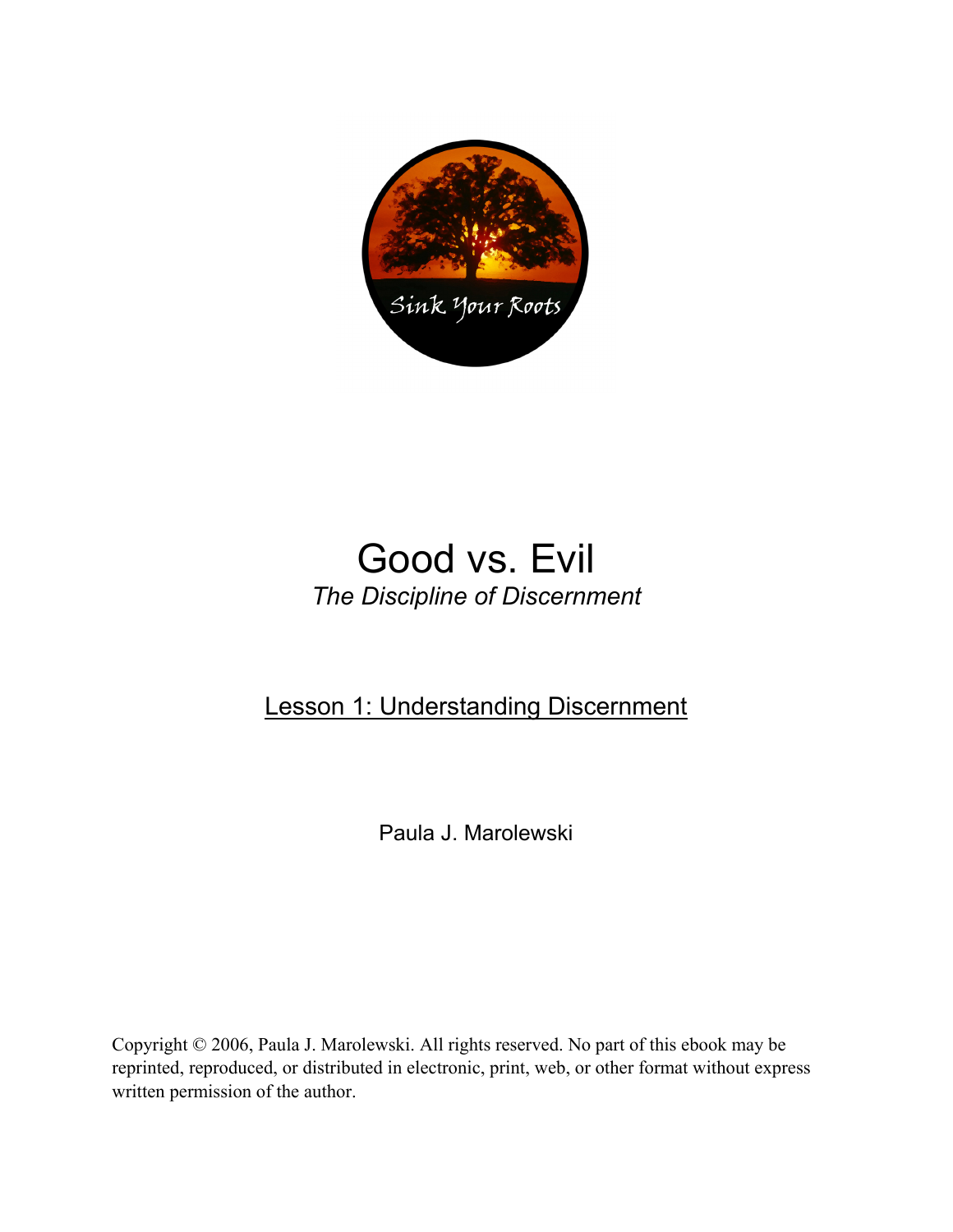## An Introduction to Discernment

What do you think of when you hear the word "discernment"? How would you define it?

Many Christians assume that "discernment" is some mystical gift, only given to hermits living on mountaintops. Discernment, they think, is something that can't be defined. It's a feeling. An intuition. An inner sense. It has something to do with having a special "in" with God. To know things. Or know about things. Or whatever. Certainly, it's not for the regular churchgoer. Elders and pastors and such should "have discernment," but it's not for the person in the pew.

That is a lie of the devil. Discernment is not some vague "inner sense," nor is it a mystical gift. **Discernment is the ability to recognize good and evil, and it is a spiritual discipline.** A spiritual discipline is simply something I do in order to bring me closer to God.

| What are some of the spiritual disciplines? |  |
|---------------------------------------------|--|
|                                             |  |
|                                             |  |
|                                             |  |

All spiritual disciplines involve a choice: you can choose to do them or not to do them. If you choose to do them, they will help you grow strong in your faith, and closer to God.

As a spiritual discipline, discernment is not "given" to hermits and pastors and elders. It is part of God's call to every man, woman, and child who has accepted Jesus as Lord. And, since discernment is part of God's call to a holy life, it's not some ungraspable, undefinable reality. It's a practical, everyday practice. It is reasonable and rational. It involves hard work, effort, and discipline.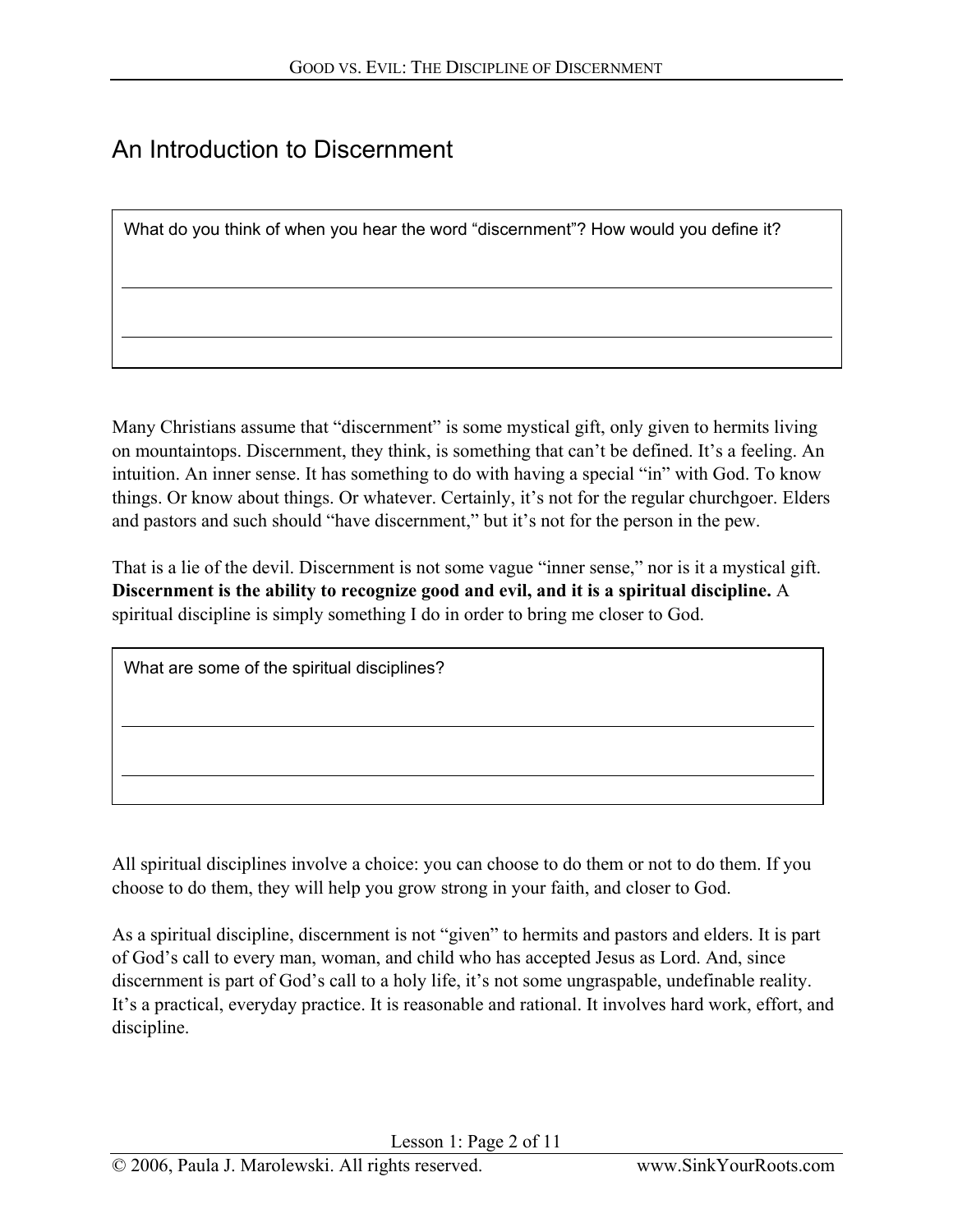## The Definition of Discernment

It's important to get a good definition of discernment right at the start. Already, we have stated that discernment is the ability to recognize good and evil. That's what Hebrews 5:14 says when it reads, "Solid food is for the mature, who because of practice have their senses trained to *discern good and evil*" (italics mine).

But you might say that actually recognizing good and evil is the end *product* of discernment. What we want to study in this series is the actual *process* of discernment: how do we get to the point of recognizing good from evil? How do we gain that ability? What is involved in discernment? If we know the *process*, we will get the *product.* 

Let's begin with the dictionary definition of the word: "To detect or perceive with the eye or the mind; to perceive the distinctions of [which can be considered "to define"]; to discriminate" (*The American Heritage Dictionary*).

To detect. To define. To discriminate. Three "D's" that define "discernment."

*To detect.* The first aspect of discernment is detection. Put simply: open your eyes! Be observant. Pay attention. Scripture commands us to "be sober" (I Thess. 5:8), and to be "on the alert" (I Peter 5:8).

What do we need to be observant about in life? What aspects and areas of life?

Do you consider yourself to be an observant person? Why or why not?

Remember what the Bible says about Satan and sin and evil: that people fall prey to "the lust of the flesh, the lust of the eyes, and the boastful pride of life" (I John 2:16). That "each one is tempted when he is carried away and enticed by his own lust" (James 1:13). That there are people who "hold fast to themselves for an evil purpose; they talk of laying snares secretly; they ... devise injustices ... for the inward thought and the heart of a man are deep" (Psalm 64:5-6). The implication is that evil is often disguised, camouflaged, or hidden. You have to be watching out for it. Satan doesn't walk around with a sign around his neck that says, "Satan: Watch Out!"

Lesson 1: Page 3 of 11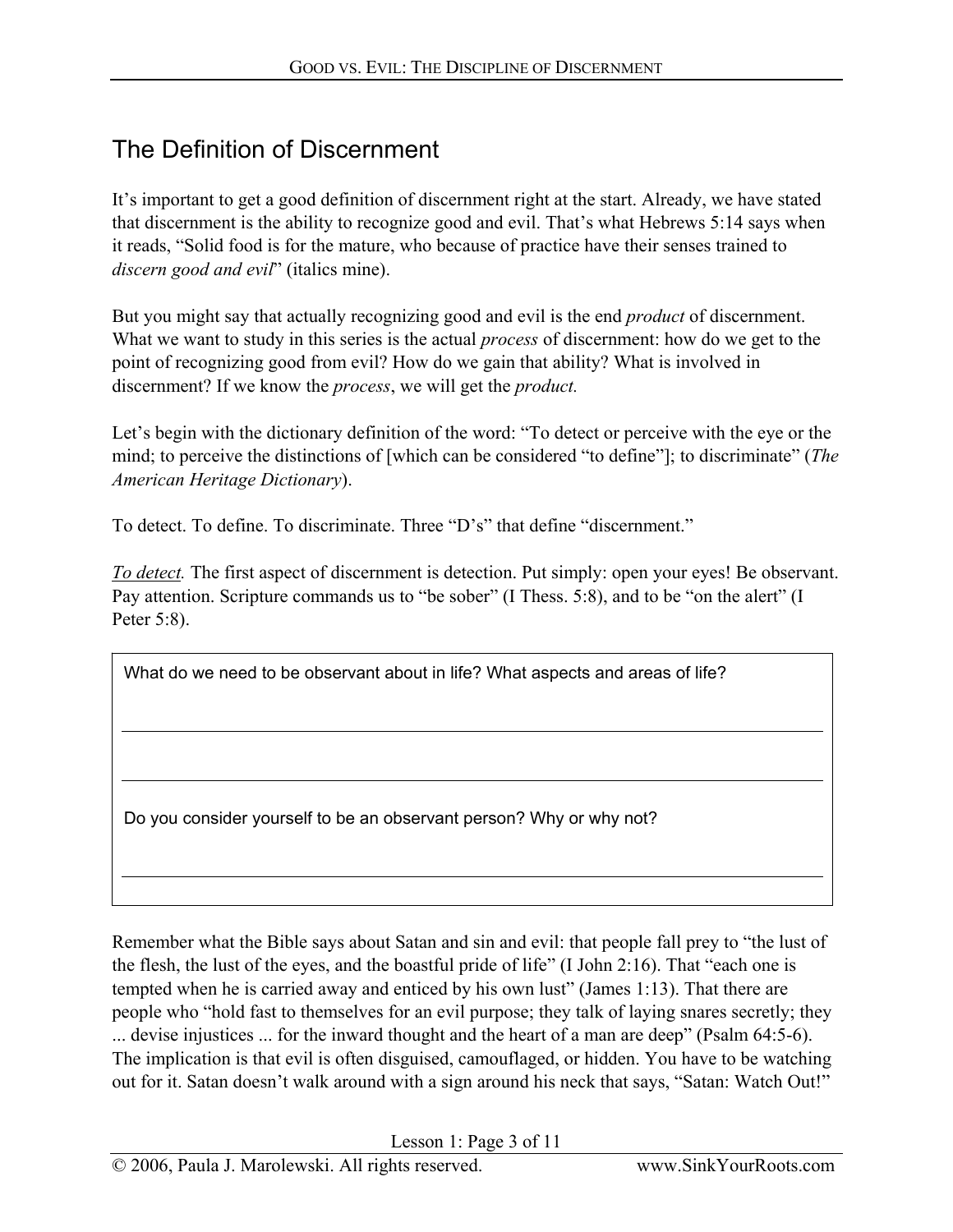In fact, the Bible teaches that he often appears as an "angel of light" (II Cor. 11:14). He is a deceiver – "a liar, and the father of lies" (John 8:44). You have to keep your eyes open, or you will lose the battle before you ever knew there was a fight.

Can you think of a time when you were "blindsided" by evil? What happened?

What steps can you take to become more observant to what is going on around you and inside your mind and heart?

*To define.* The second aspect of discernment is to define what you see. First, you have to see what's around you. Then, you have to think about what defines it. What are the characteristics of this thing, this thought, this situation? Why do I want this thing, this goal? How is this the same or different from other good or evil things I am familiar with?

Think about one of your key relationships. What characterizes the relationship?

Think about something you are striving for. Why do you want it?

Lesson 1: Page 4 of 11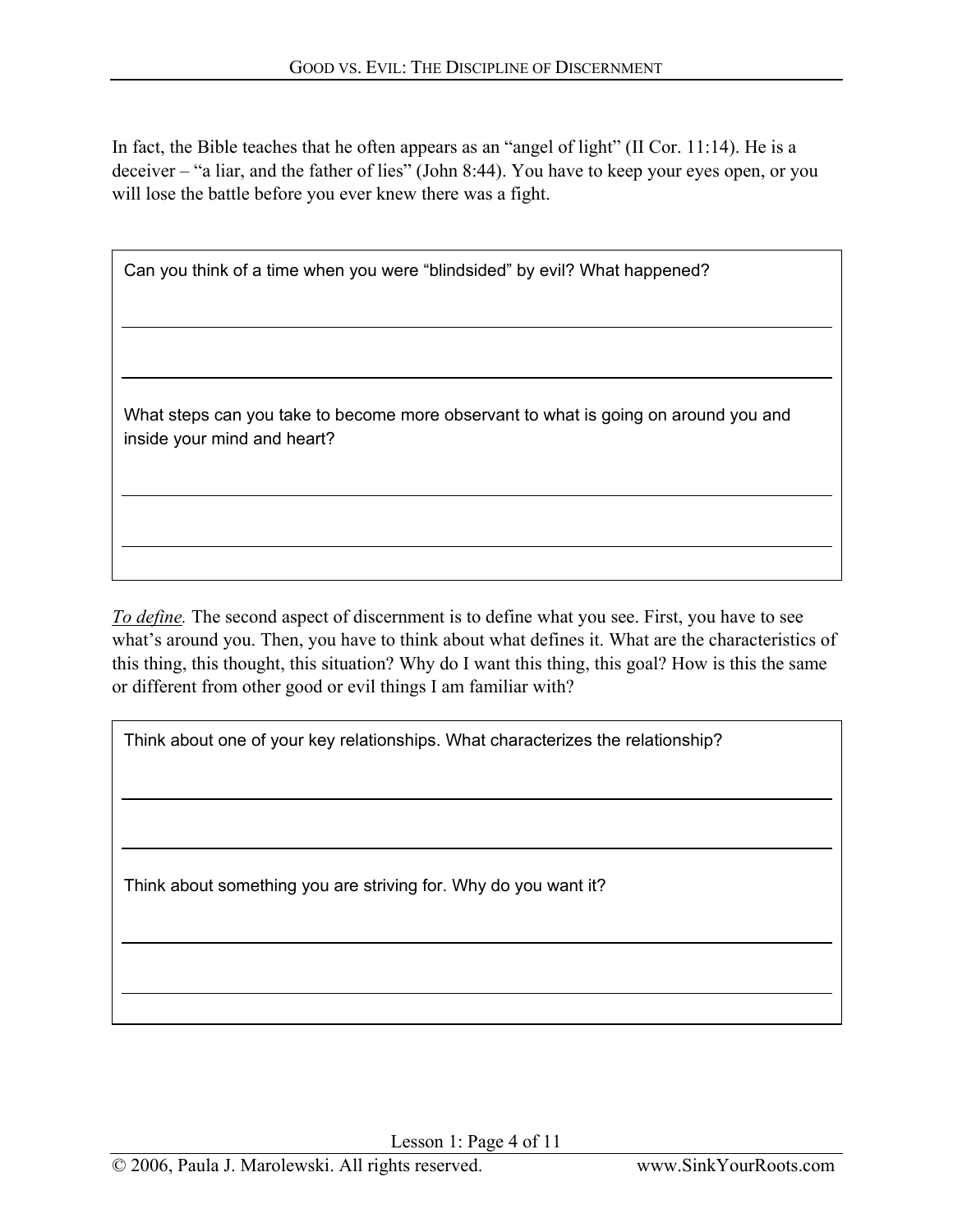*To discriminate*. First, you detect something. Then, you define it. Finally, you have to decide about it. "I've thought about this thing, this thought, this situation, this decision in my mind. These are its characteristics. Now, what does the Bible say about this? What does my reason tell me about this? What do trustworthy Christians think about this? What is God's Spirit telling me about this?"

This is where you are deciding if something is good or evil. After that, it is up to you to obey God, or to disobey him. Remember, the spiritual discipline of discernment – like all spiritual disciplines – is meant to bring us closer to God. Discernment helps us to recognize good and evil, and therefore, if we choose the good, to live a holy life. In doing so, it strengthens and deepens our relationship to God.

Consider the relationship you wrote about above. Compare the characteristics you listed to the characteristics in I Corinthians 13. Is the relationship healthy and godly? Why or why not?

Consider the goal you wrote about above. Read James 4:1-10. Is your ambition good and godly? Why or why not?

Discernment, therefore is the spiritual discipline of recognizing good from evil. We discern by detecting, defining, and discriminating.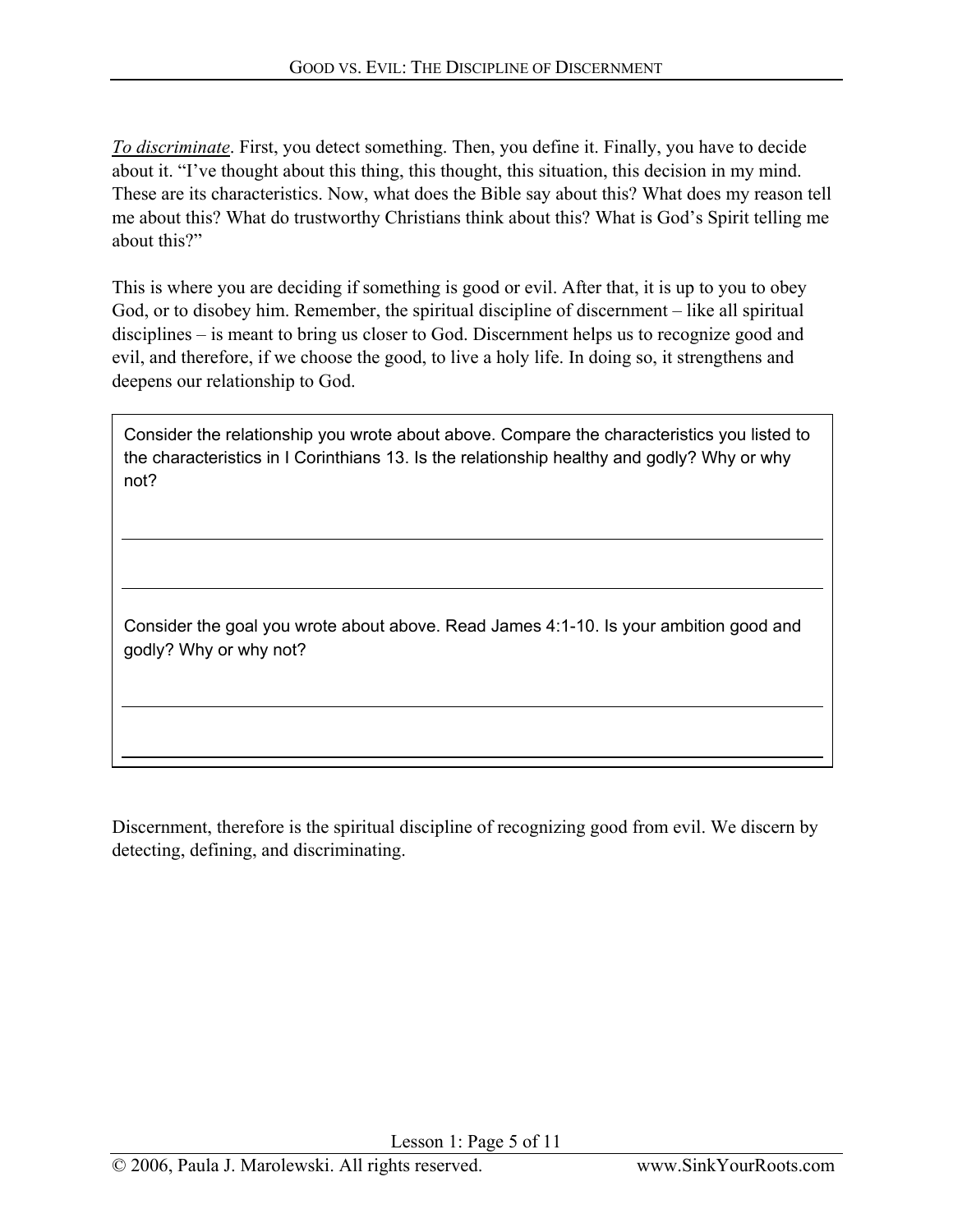### The Scriptures of Discernment

In order to gain a more comprehensive understanding of discernment, the rest of this lesson will focus on what the Bible says about the topic. We've already seen in Hebrews 5:14 that discernment is part of what makes up Christian maturity: "Solid food is for the mature, who because of practice have their senses trained to discern good and evil."

But what else does the Bible say about discernment? When you remember that discernment is recognizing good from evil, we see that there are many passages that teach us what it means to be discerning. Let's look at three things that go into discernment: evil, good, and wisdom – since discernment is looking at and recognizing good and evil, and godly obedience is wisely deciding between them.

#### **Evil**

First, we look at evil. Sin. The bad stuff.

Sin has been defined as "missing the mark." It is anything outside the will and holiness of God. How else might you define sin or evil to someone who wanted a better understanding of it?

What are the characteristics of sin and evil?

There is an excellent summary of sin and evil in I John 2:16, which divides sin into "the lust of the flesh, the lust of the eyes, and the boastful pride of life." In other words, bodily appetites (like gluttony, sexual depravity, and drunkenness), mental appetites (like envy, covetousness, and greed), and spiritual appetites (for instance, pride, arrogance, ambition, and selfcenteredness).

It's important to have an in-depth understanding of everything the Bible names as sin. One of the ways to develop that understanding is to study the lists of sins the Bible provides.

Lesson 1: Page 6 of 11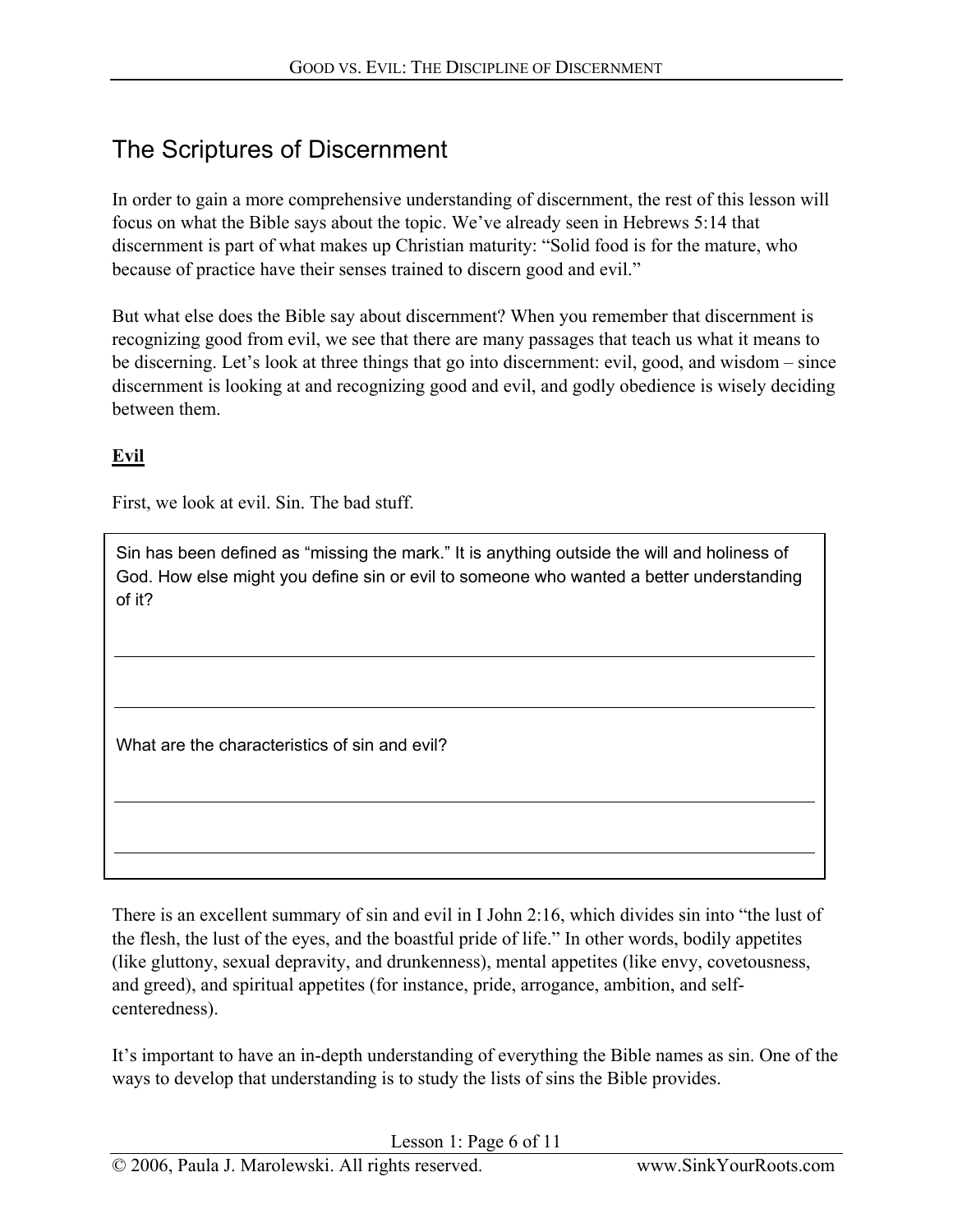Read the following passages and write out all the sins that are mentioned: Romans 1:28-32, I Corinthians 6:9-11, Galatians 5:19-21.

It is our natural preference to want to focus and meditate on Scriptures that make us feel good. Studying lists of sins rarely does that – but it is essential that we discipline ourselves to do so.

Imagine that you are a doctor – you obviously want to study the human body and how it works. But you also study all the illnesses, diseases, and injuries that are out there. Why? So that you will be able to recognize them immediately when you see them.

You will find that if you study carefully the sins that the Bible talks about, you will become more and more aware of examples in your everyday life – and therefore, you will be able to avoid those pitfalls, and live in greater obedience to God.

Which of the sins listed above are you quilty of?

Have you confessed and repented of any sins you are guilty of? If not, spend time in prayer and confession.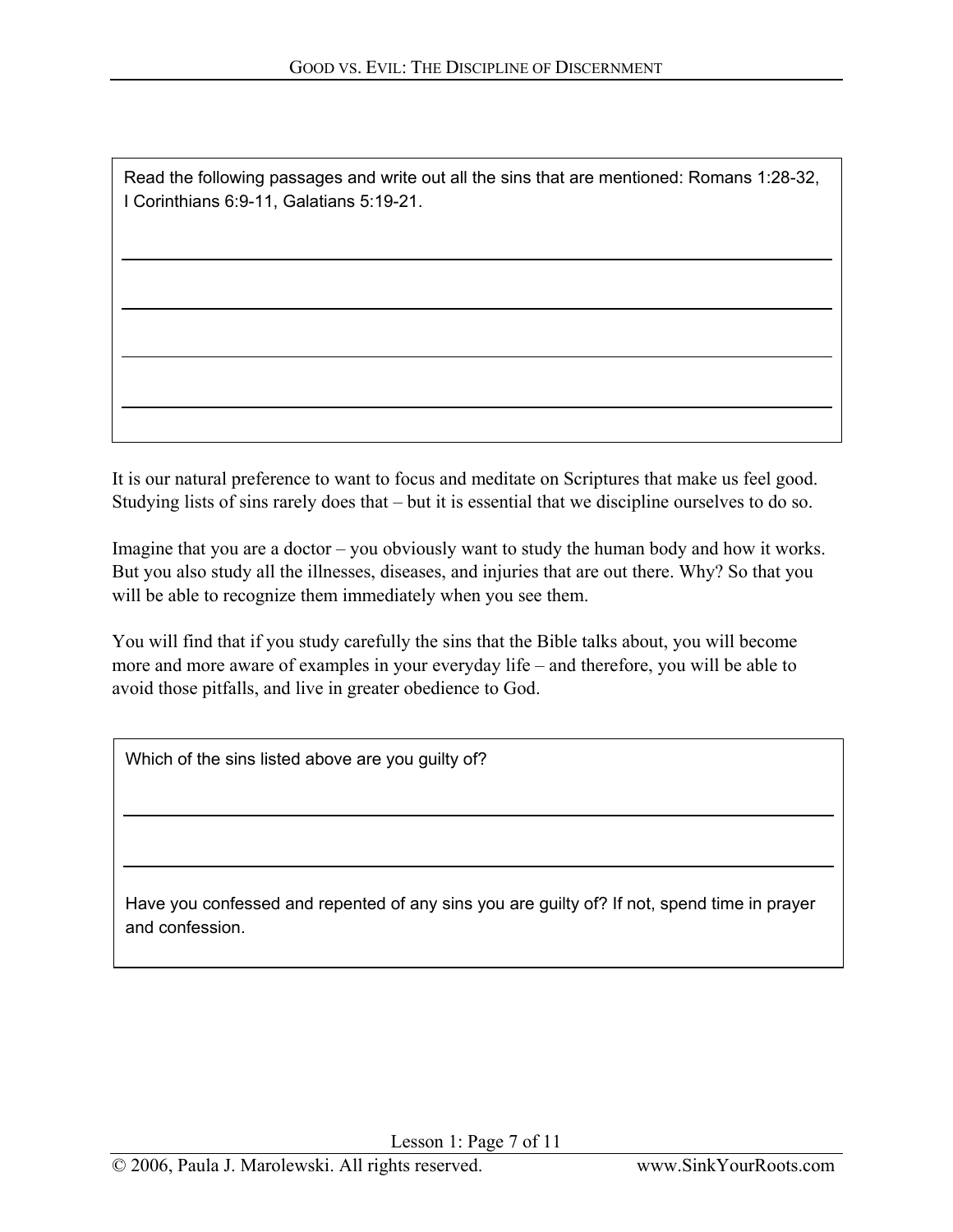It's also important to study each individual sin to gain a greater understanding of it. For instance, consider sorcery. The dictionary defines sorcery as "The use of supernatural power; witchcraft."

We might think, "Well, I don't know any witches or sorcerers! That sin is no longer relevant today."

But expand on that definition a bit: "the use of supernatural power" means that people try to manipulate spiritual forces in order to accomplish what they want. That means that everything from "knocking on wood" (a "charm" against bad luck) to Ouija boards (manipulating spirits to tell the future) are all classified as "sorcery."

Where else do you see sorcery in everyday life? Consider trends, entertainment, movies, TV shows, work life, superstitions, kids' toys, books, etc.

You may have found that some items on your list – now that you have a better understanding of what sorcery is – are disturbing because you thought of them as "fun" or "innocent." And that is exactly the point: sin is devious. It's subtle. A witch is probably not going to walk right up to you and ask if you want to join a coven. It's possible, but not likely. But it is likely that your children will encounter seemingly "innocent" trends – games that play with spiritual power, charm or "power" jewelry, some kinds of fantasy books. That is how sorcery begins. Consider that Ouija boards are sold in toy stores along with other games!

Every sin works in this fashion. It starts small and subtle. It doesn't look too bad, if it looks bad at all. But it always grows. Consider lust. Lust leads to fantasy. Fantasy to pornography. Pornography to sexual immorality. Sexual immorality to rape. Rape to murder.

Rarely do we start out with grossly obviously, violent, and vile sins. We start out small. We are deceived into thinking that "it's not that serious." *But*, if we study what the Bible says about sins, we will learn to recognize sins in their infancy – and stop them before they take hold.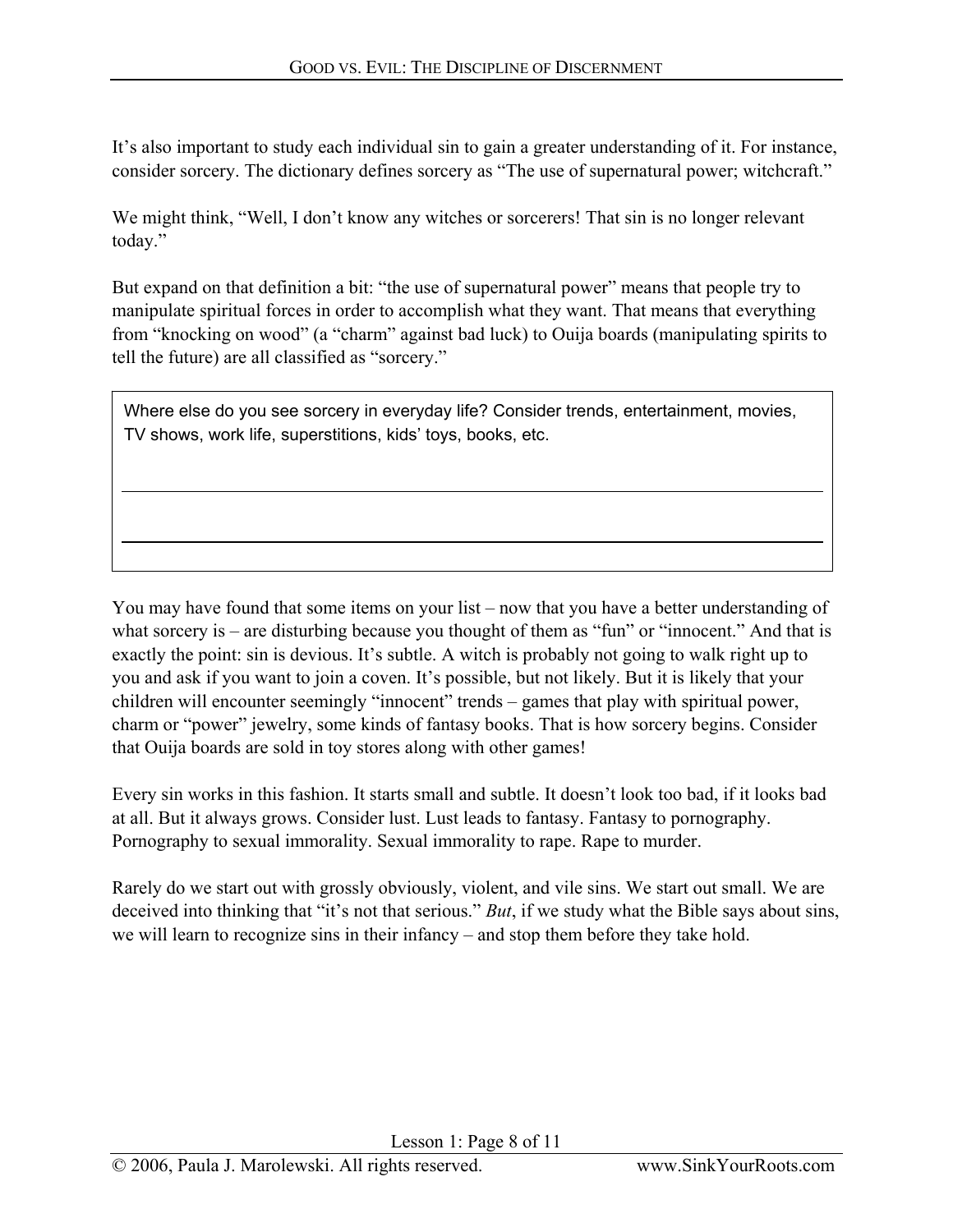#### **Good**

Now, let's move on to the study of what is good. Goodness is defined as something within the will or character of God.

Consider the following passages and list out all the virtues – good characteristics, attitudes, and actions – that are mentioned: Galatians 5:22-23, Matthew 5:1-12, I Thessalonians 5:14- 22, Romans 12:9-21.

It is important to study lists like these carefully – one word, and one phrase at a time. We study them for the same reasons we said earlier that we should study the lists of sins: because by studying the good, we can see and recognize it. We will learn to practice it. We will be convicted of sin in our own lives. We will be taught the right way to go. The Spirit will be able to bring what we have learned to our mind when we are in trouble or confused.

Bank tellers and policemen learn to recognize counterfeit money by spending considerable time handling *real* money. The more they handle the real thing, the faster they recognize counterfeits. Likewise, the more you live in obedience to God, seeking and doing the good, studying his Word and living by it, the more you will recognize evil and turn away from it.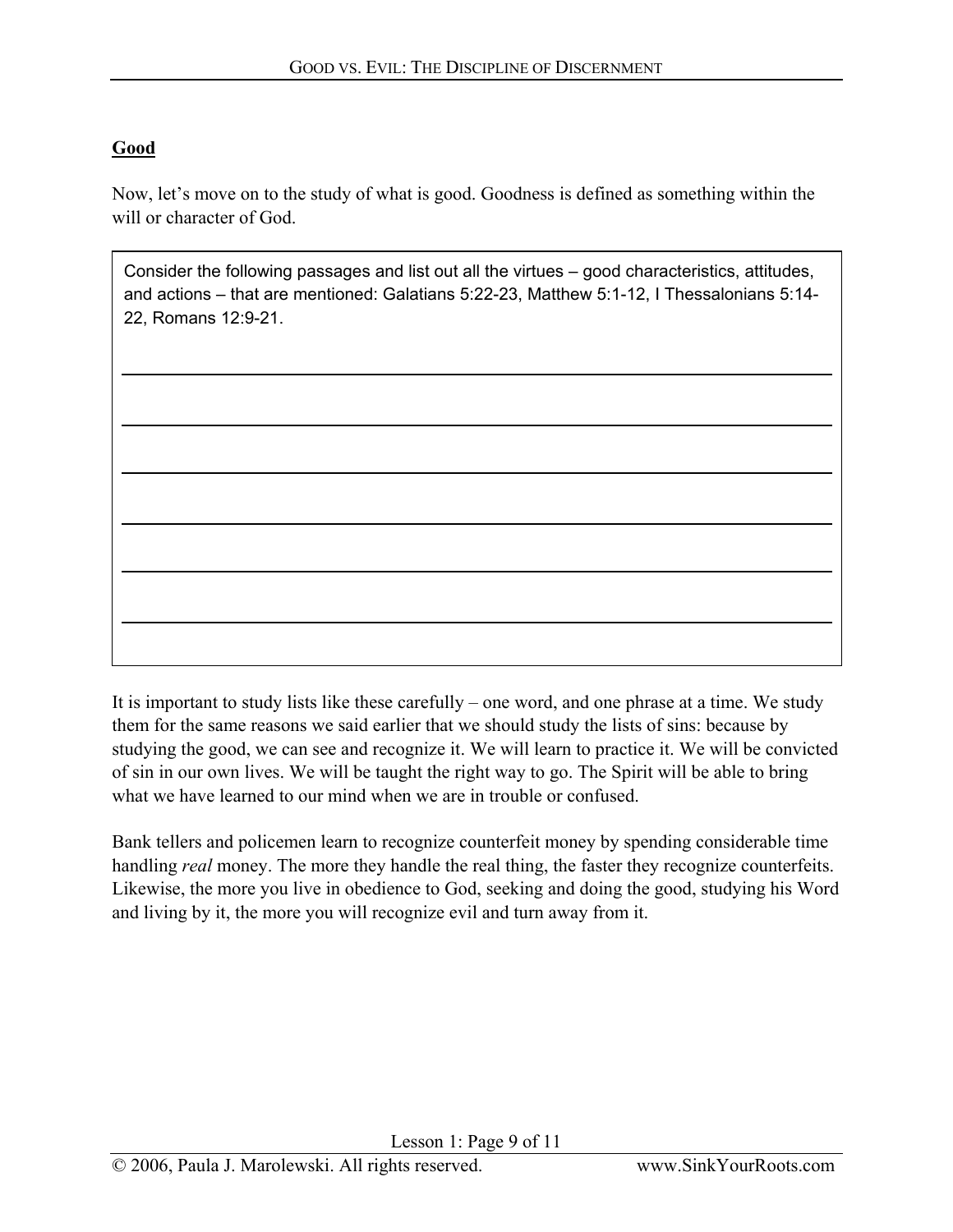#### **Wisdom**

Finally, let's look at wisdom. *The American Heritage Dictionary* defines wisdom as: "Understanding of what is true, right, and lasting." Those three words sum it up so well:

- Understanding of what is true: that is, discernment on matters of the mind.
- Understanding of what is right: that is, discernment on matters of life and practice.
- Understanding of what is lasting: that is, discernment on matters of God and the spirit.

Proverbs and James are undoubtedly two of the best places to go to look at wisdom. We'll turn there to look at the source of wisdom, the characteristics of wisdom, and the results of wisdom.

| What is the source of wisdom according to Proverbs 9:10, Proverbs 2:6-7, and James 1:5-<br>8? |  |
|-----------------------------------------------------------------------------------------------|--|
|                                                                                               |  |
|                                                                                               |  |
| As you study the above passages, what do you need to do personally to grow in wisdom?         |  |
|                                                                                               |  |
| What are the characteristics of wisdom, as found in James 3:17?                               |  |
|                                                                                               |  |
| Which of these characteristics are you strong in? Which do you need to develop?               |  |
|                                                                                               |  |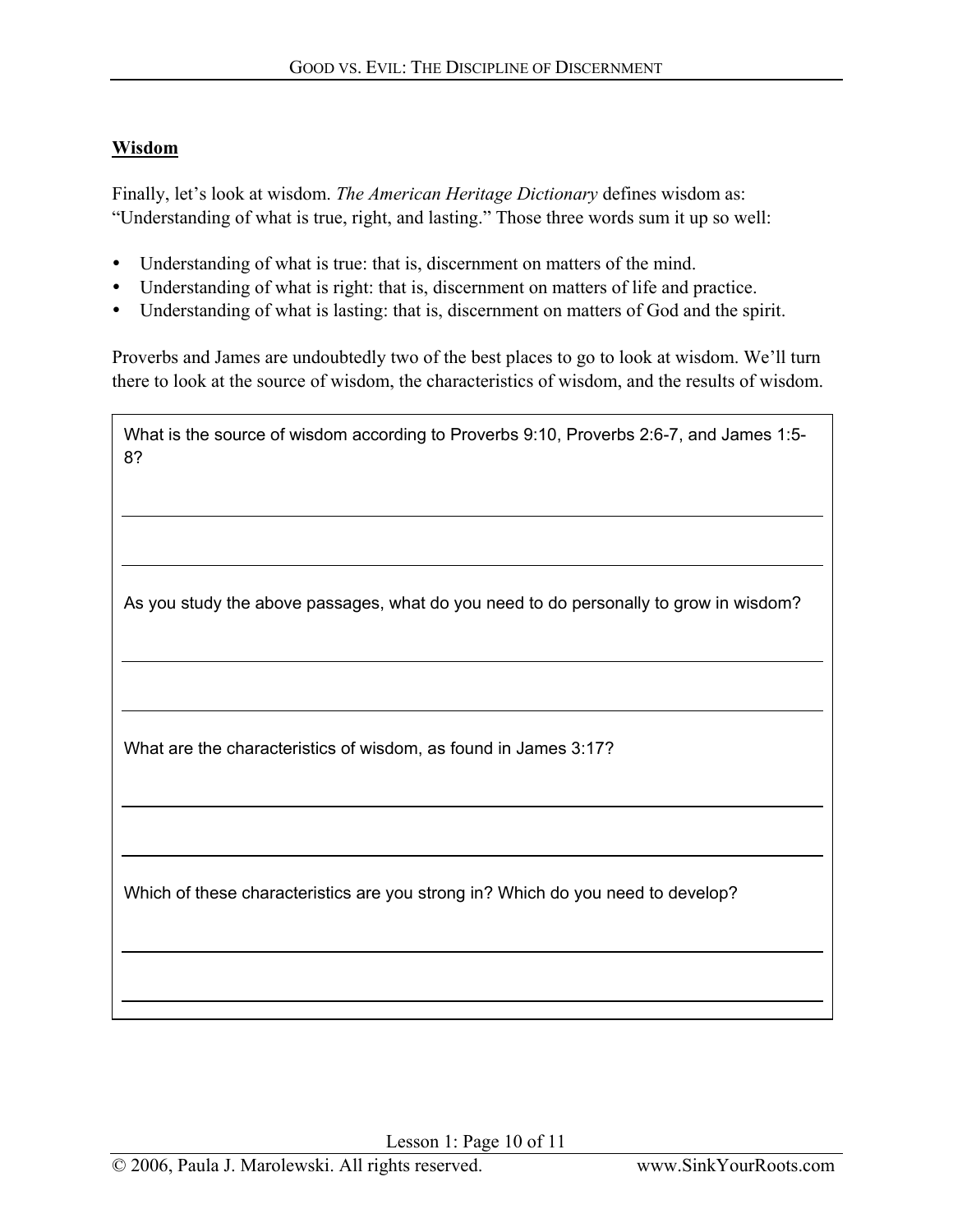| What are the results of wisdom according to Proverbs 2:10-12 and Proverbs 3:21-26?                    |
|-------------------------------------------------------------------------------------------------------|
|                                                                                                       |
| Think of a current situation you are in where you need wisdom. Which results do you need<br>the most? |
|                                                                                                       |

Therefore, we have found that:

- Discernment is a spiritual discipline.
- Discernment is the ability to recognize good and evil.
- Discernment involves three D's: to detect, to define, and to discriminate.
- We should study what the Bible says about evil so that we can recognize and avoid it.
- We should study what the Bible says about good so that we can recognize and practice it.
- We should seek wisdom through pursuing a right relationship with God, ourselves, and others.

Close in prayer, asking the Lord to help you grow in the discipline of discernment.